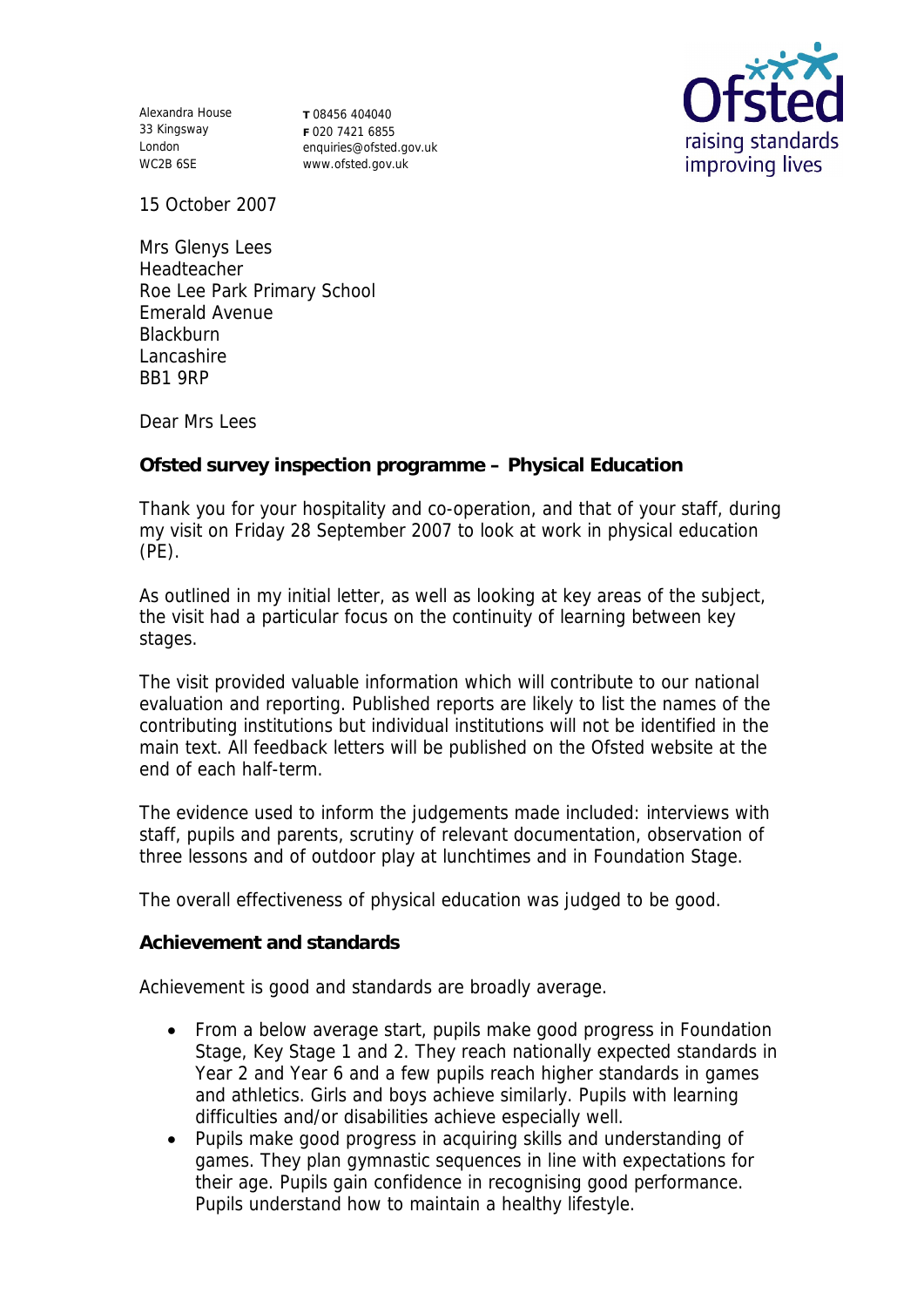- Standards in swimming are below average. Many pupils, often those with Asian backgrounds, have very limited experience of swimming before they start lessons in Year 5. These pupils do not often meet the national expectation for swimming by the end of the year-long course of swimming lessons.
- Physical education makes a very strong contribution to pupils' personal development. Pupils enjoy lessons and behave extremely well. Most pupils, including those with learning difficulties and/or disabilities, develop good levels of confidence. Many older pupils develop good leadership skills.
- Above average numbers of pupils take part competitive sports and extra-curricular activities.

## **Quality of teaching and learning**

The quality of teaching and learning is good.

- Almost all PE lessons are taught by the subject leader. During the visit, class teachers taught the observed lessons because the subject leader was unavoidably absent.
- Teaching and learning are good and result in pupils making good progress and achieving well. Strong features of teaching include teachers' very good relationships with pupils; very well managed classes; high levels of physical activity in games lessons; good guidance on how to improve in games especially. Teachers and teaching assistants ensure that all pupils with learning difficulties and/or disabilities are fully included in lessons and make good progress.
- Children in the nursery benefit from enthusiastic and lively activities that help them to listen and follow music and actions at a good pace.
- Detailed lesson planning sets out clear progressions in acquiring, developing, selecting and applying skills. Lesson activities often include pupils in evaluating their own performance and that of others, making good use of information and communication technology to do so. However, lessons plans do not always identify these skills nor do they identify how pupils will develop knowledge and understanding of health and safety. Lesson planning does not often identify what more is expected of the more able pupils. These gaps in planning are not helpful to class teachers especially on the occasions when they teach the PE lessons.
- Assessment is carried out regularly and informs teachers' lesson planning, making sure, for example, that work is revisited where it is necessary. It is not always clearly focused on the four different strands of PE. Pupils enjoy using filmed material to support their analysis of performance.

## **Quality of the curriculum**

An outstanding curriculum meets pupils' needs and interest very well indeed.

 Much careful thought is given to providing effective support for pupils with learning difficulties and/or disabilities. Children whose physical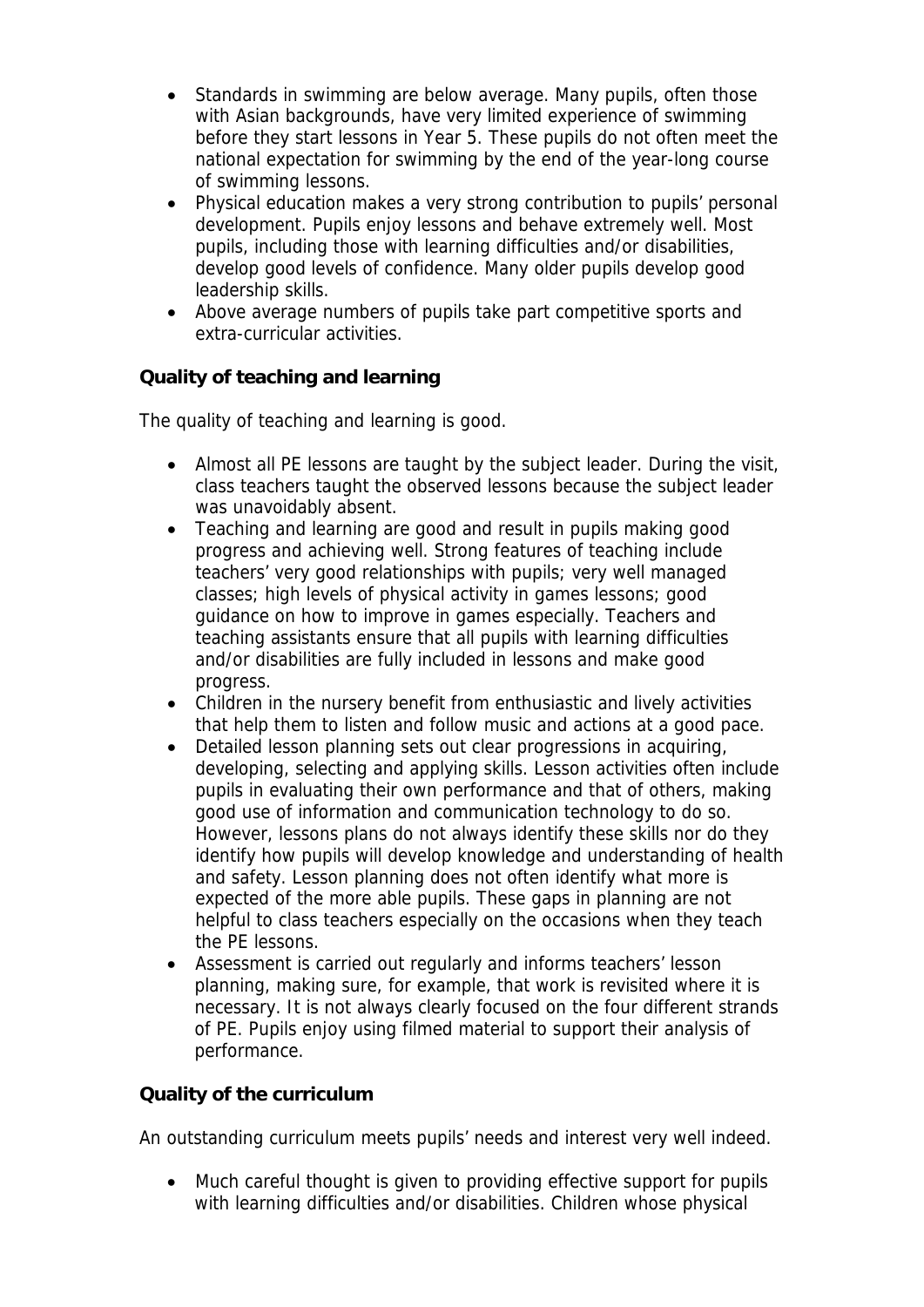development is particularly below that expected are identified from an early age. Teachers and support staff pay particular attention to developing their motor skills in lessons and at play.

- The recently introduced programme to support Key Stage 2 pupils with weak gross motor skills has had a positive effect on their personal development and progress. The programme is about to be extended to include a wider range of pupils.
- All pupils experience at least two hours of high quality PE and school sport each week and the school is working towards increasing this for all pupils.
- The curriculum experienced in lessons includes a good balance of activities and, in Year 6, offers all pupils the opportunity to develop leadership skills.
- An above average number of pupils from all age groups benefits from an excellent range of extra-curricular activities.
- Pupils' experiences in PE are greatly enriched by visiting coaches, dancers, gymnasts, and a residential visit for Year 6 pupils.
- Talented pupils are identified and are encouraged to develop their skills and talents in local clubs. Pupils have been particularly successful in football and athletics.
- A great deal is done to develop pupils' understanding of healthy living aided by the many experiences offered during the annual Healthy Living week.

**Leadership and management** 

Leadership and management are good.

- The deployment of a full-time specialist teacher to teach physical education across the school is a reflection of the school's very strong commitment to providing high quality PE and school sport for all pupils. The school recognises the value of PE and school sport in promoting their personal development and academic achievement.
- The subject is very well led with enthusiasm and great commitment.
- The school has worked very effectively with the local school sport partnership. This has led to an increased range of activities within the curriculum and out of school hours, and greater participation in high quality opportunities.
- The subject leader teaches most lessons but there are occasions when lessons are taught by class teachers. Whilst worthwhile professional development, particularly in relation to leadership, is experienced by the subject leader, it is less clear how the skills of class teachers are developed.
- The school has an accurate understanding of its strengths and areas for improvement within PE arising from robust systems of selfevaluation.
- Good attention is paid to ensuring the health and safety of pupils and staff, but risk assessment has not been carried out for every area where PE activities take place.